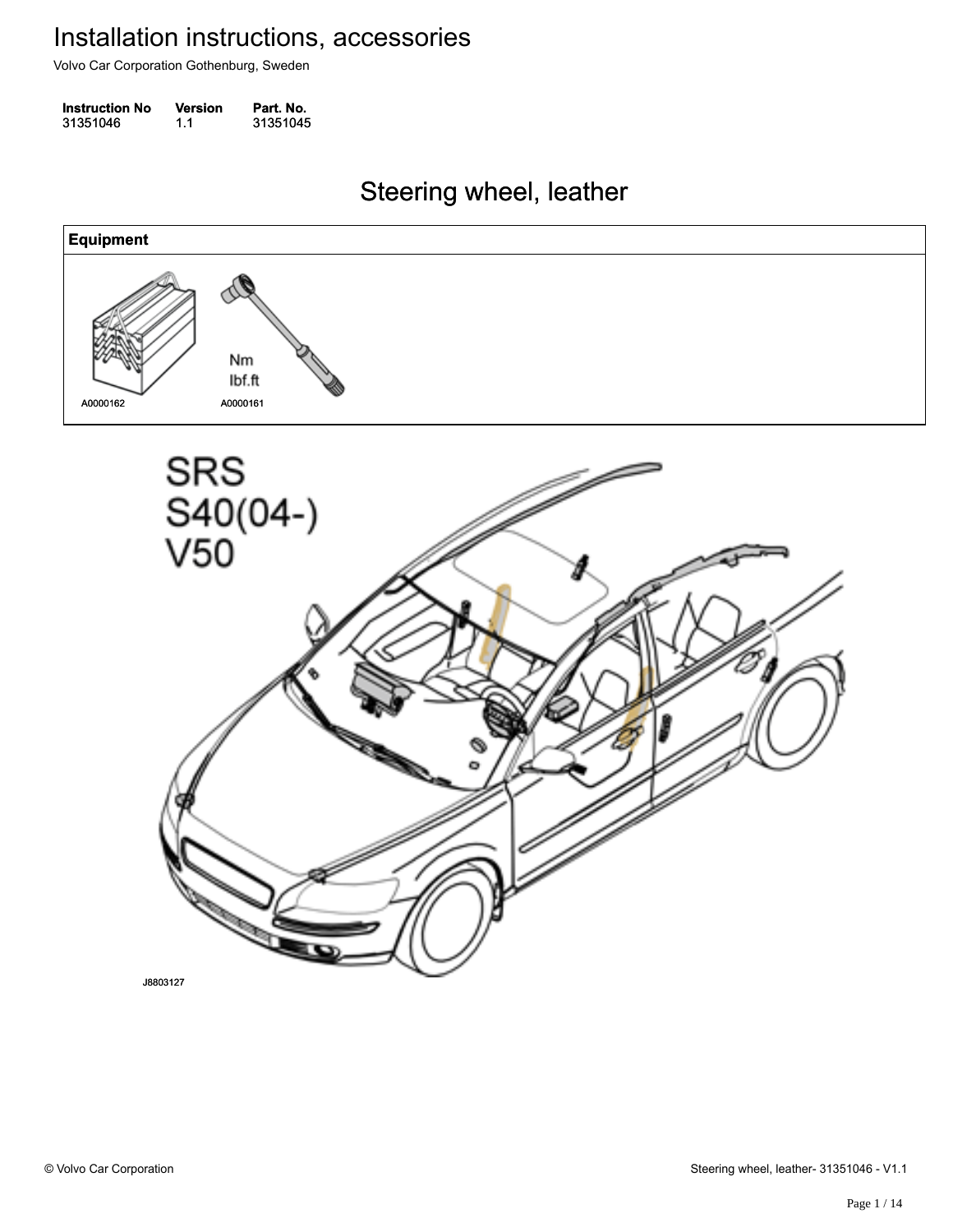Volvo Car Corporation Gothenburg, Sweden



IMG-219100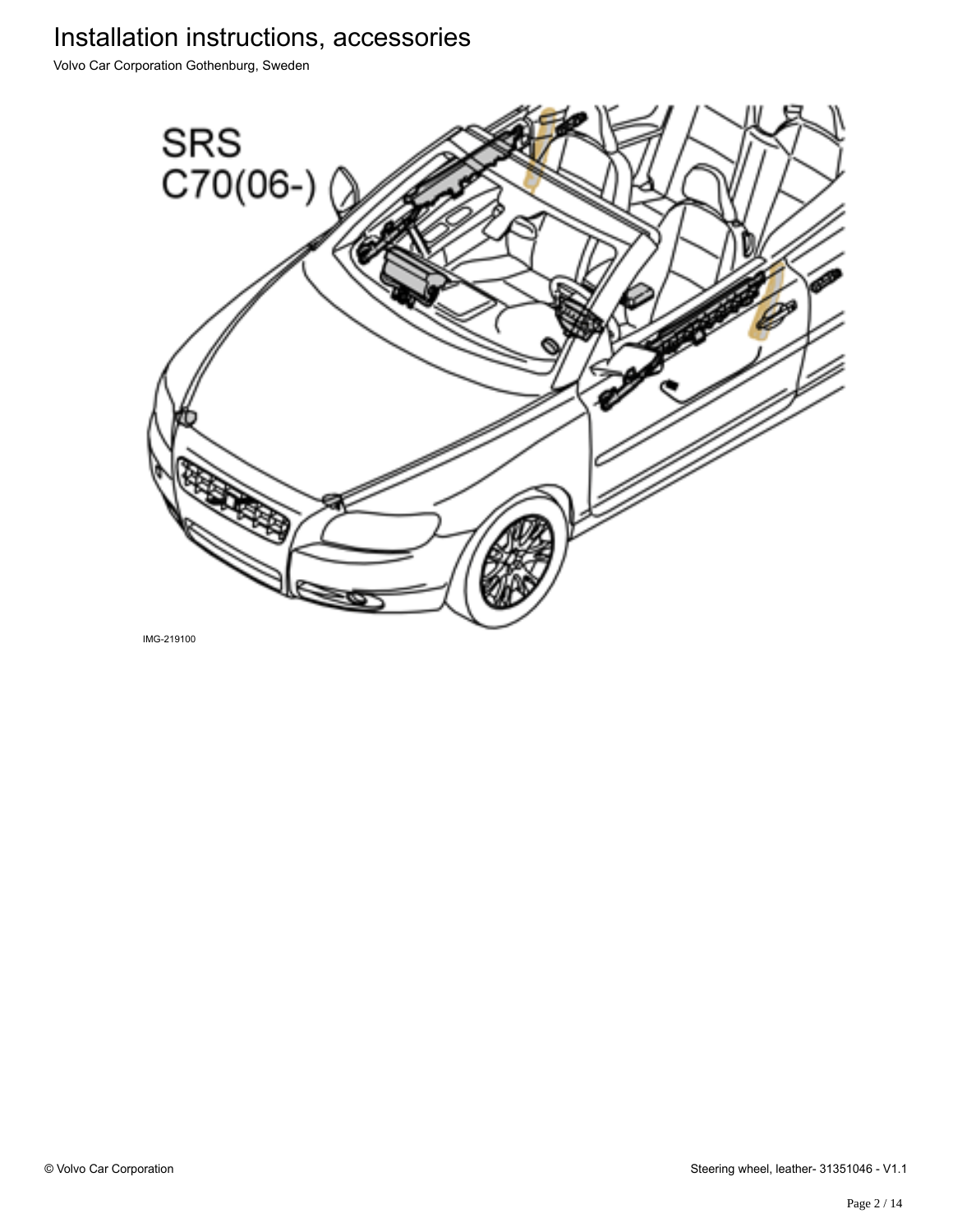Volvo Car Corporation Gothenburg, Sweden



IMG-251733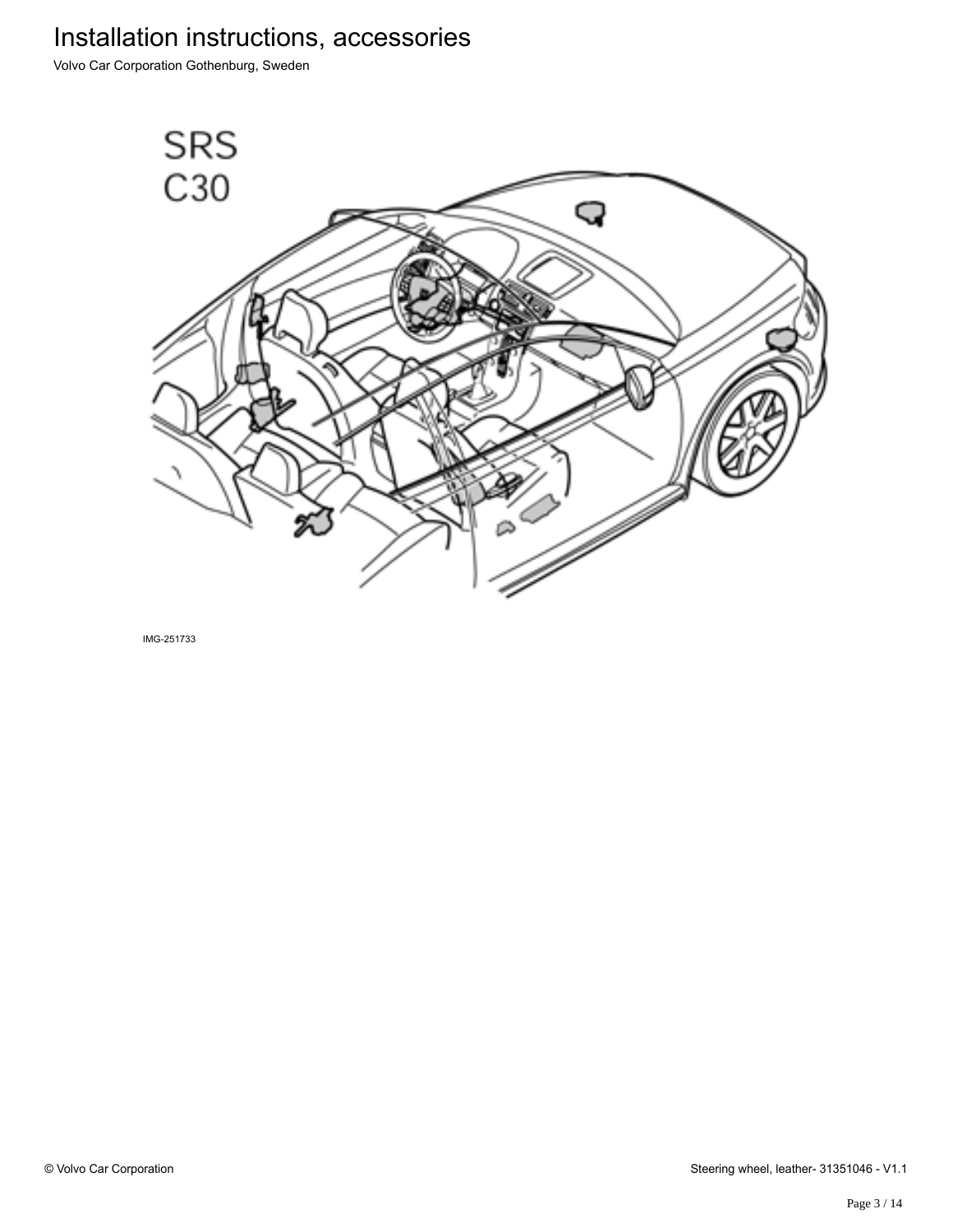Volvo Car Corporation Gothenburg, Sweden



M6400691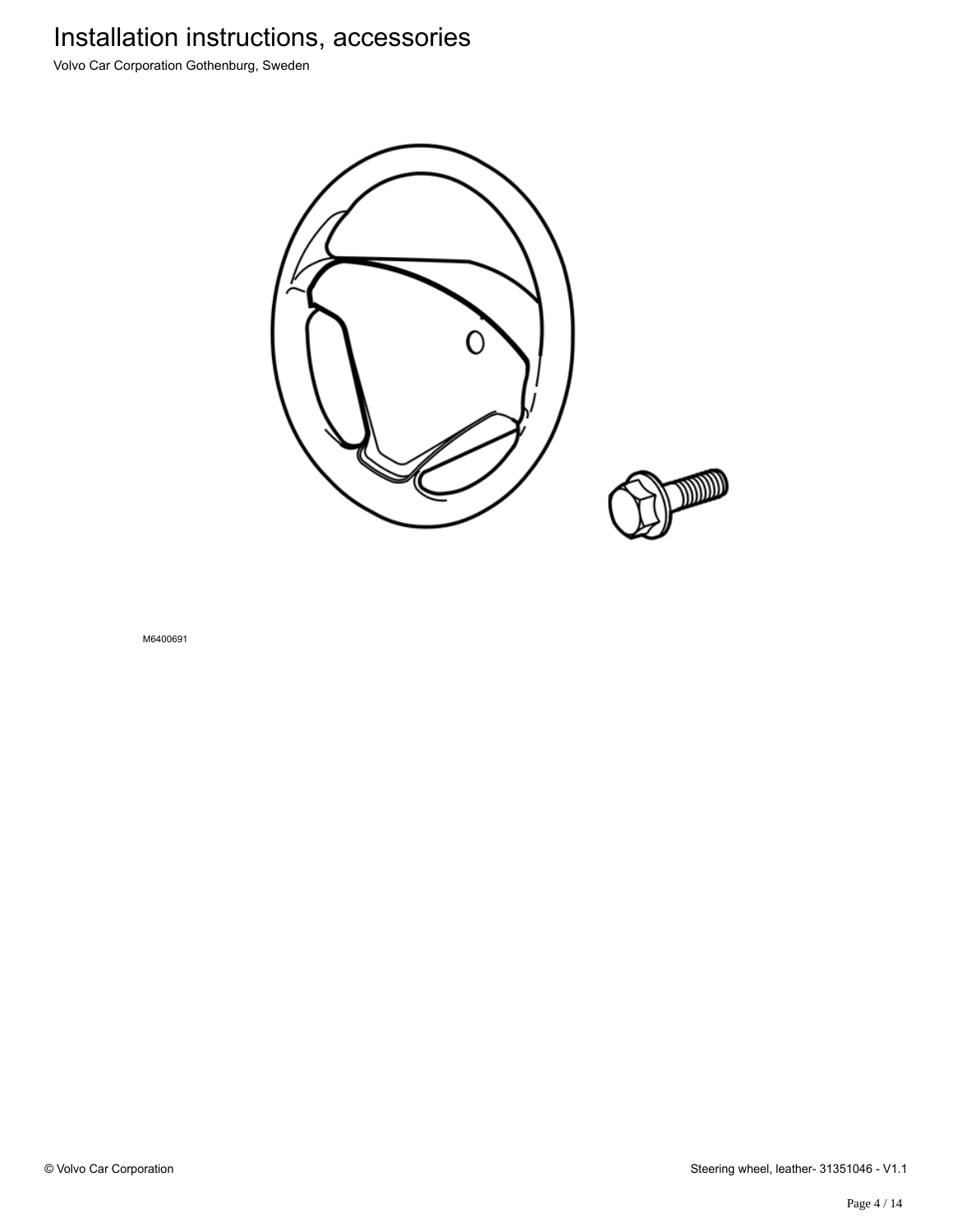Volvo Car Corporation Gothenburg, Sweden

### **INTRODUCTION**

Read through all of the instructions before starting installation.

Notifications and warning texts are for your safety and to minimise the risk of something breaking during installation.

Ensure that all tools stated in the instructions are available before starting installation.

Certain steps in the instructions are only presented in the form of images. Explanatory text is also given for more complicated steps.

In the event of any problems with the instructions or the accessory, contact your local Volvo dealer.

#### **Removing the steering wheel**

#### **Removing the steering wheel**

Turn the ignition key to position 0. Leave the key in the ignition switch

Disconnect the battery negative lead.

### **Note!**

Wait at least five minutes before disconnecting the connectors or removing other electrical equipment.



#### A8800136

1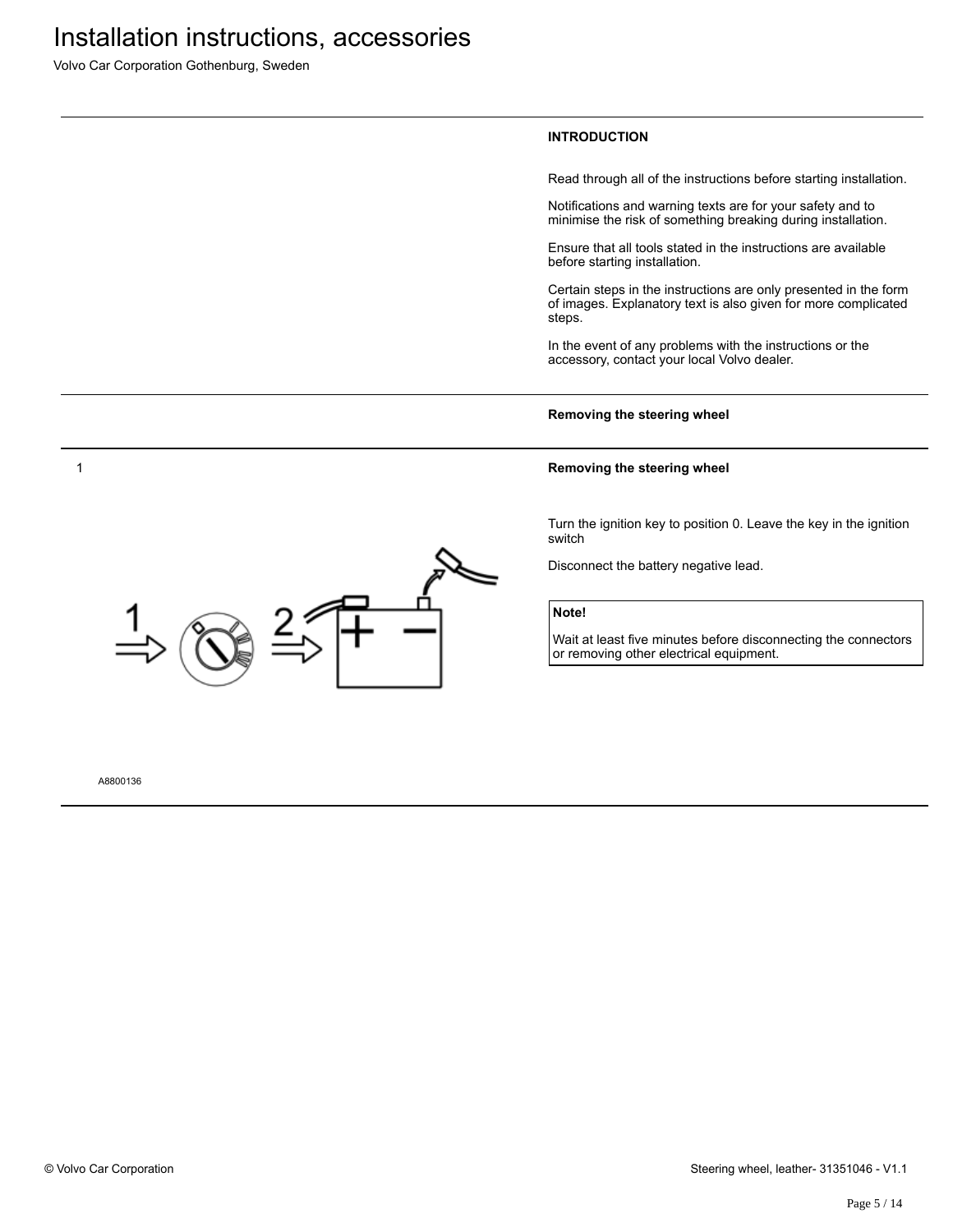Volvo Car Corporation Gothenburg, Sweden

2



3

M6400670

Turn the steering wheel a quarter turn so that the holes on the reverse of the steering wheel are accessible.

Insert a screwdriver in the hole (2) on the reverse of the steering wheel, at right angles to the rear surface of the steering wheel. Insert the screwdriver as far as possible to determine the position of the end of the spring clip (1)

Position the end of the screwdriver on the top of the spring clip as illustrated

Pry the screwdriver upwards towards the upper edge of the hole (2) so that the end of the screwdriver presses the spring clip down (1) until one side of the steering wheel module springs out and releases from the mounting

Turn the steering wheel a half turn in the opposite direction. Carry out the same operation on the other side

Turn the steering wheel to the neutral position. Remove the ignition key from the ignition switch.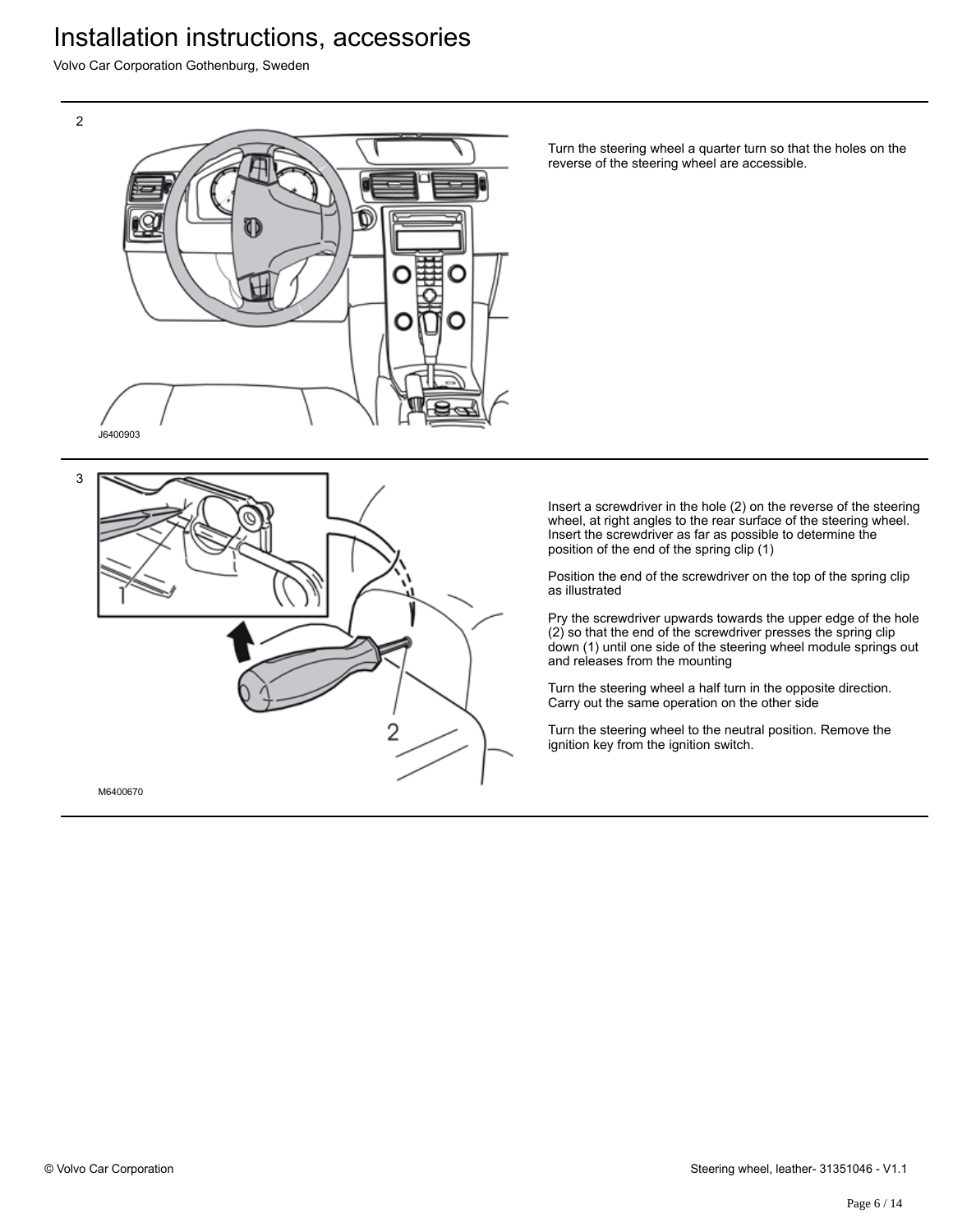Volvo Car Corporation Gothenburg, Sweden



M3903271



Fold the steering wheel module out

Remove the two connectors (1) for the ignition cables for the airbag. First press in the catches on the sides. Then pull the connectors straight out.

### **Note!**

The connectors are tightly secured. However, tools must not be used when removing.

Place the steering wheel module to one side.

### **Note!**

Position the steering wheel module with the front upwards in a secure position while carrying out the work.

### **Remove:**

the connector (1)

the screw (2) that holds the steering wheel, leave the steering wheel in place.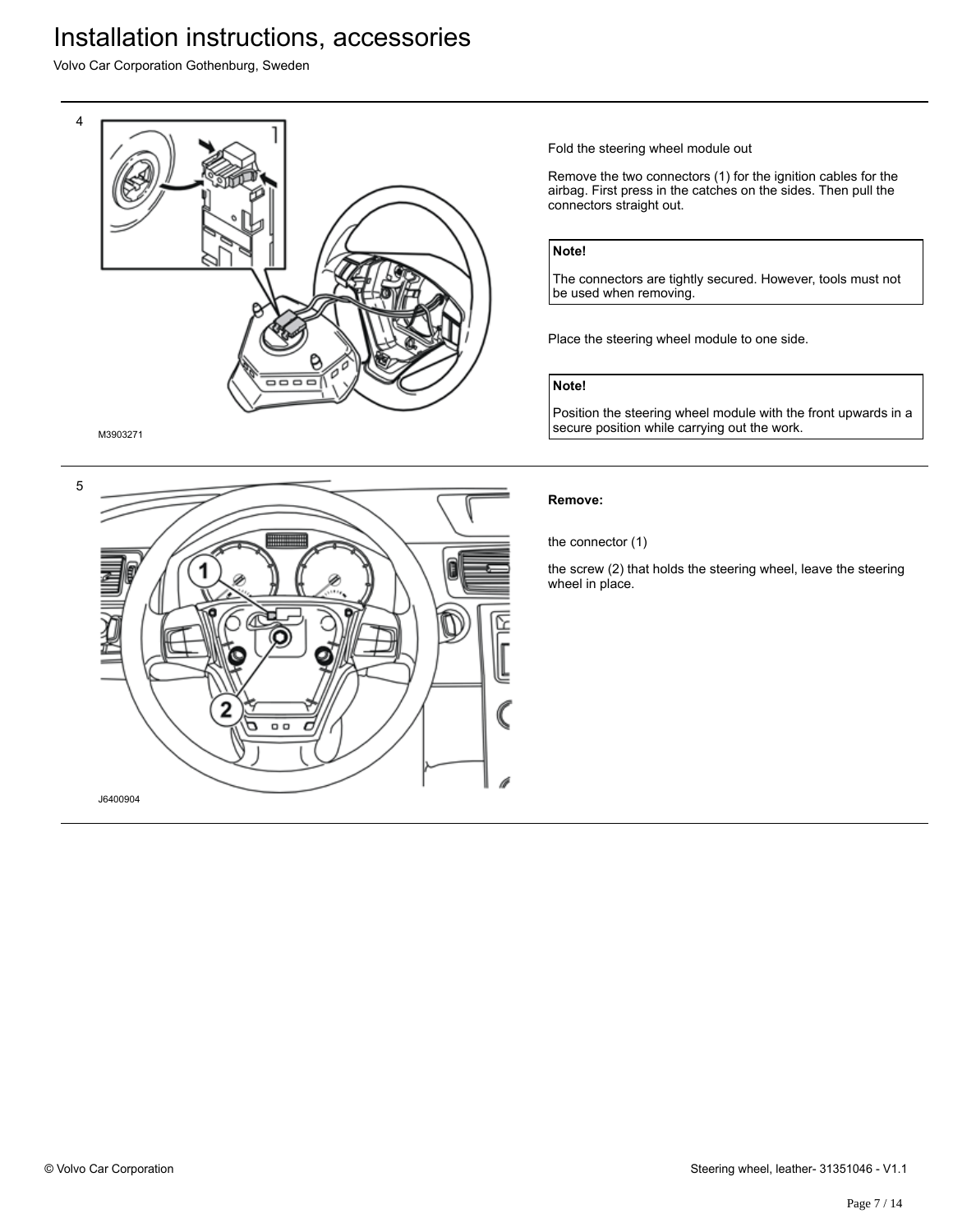Volvo Car Corporation Gothenburg, Sweden



### **Remove:**

the screw (1). Install the screw in the contact reel (2)

the steering wheel. Pull the wiring out through the hole in the steering wheel.

**Transferring components**



### **Transferring components**

Disconnect the cable terminal (1) for the horn

Disconnect the connector (2) for the keypads from the horn Remove the three screws (3). Lift the horn out.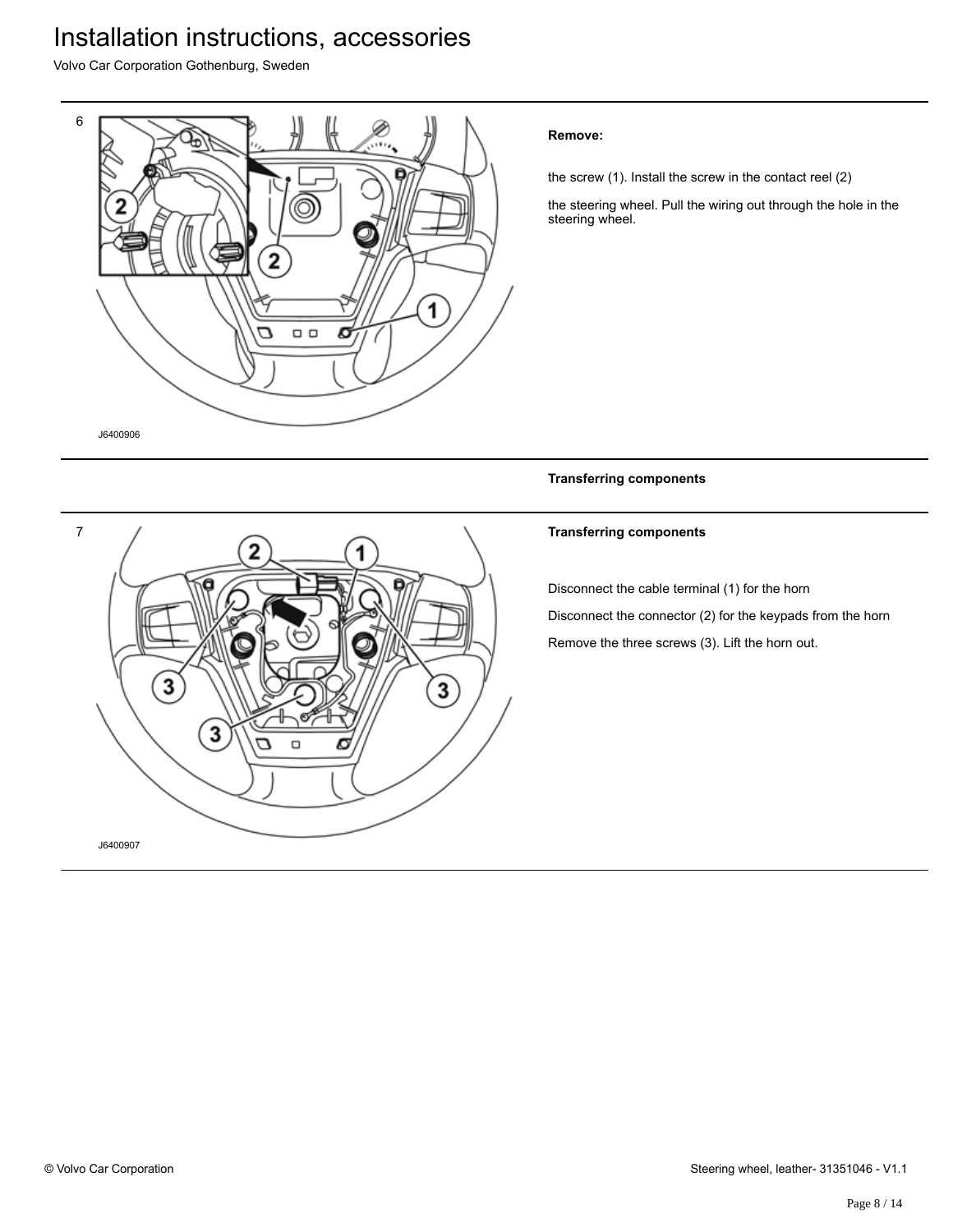Volvo Car Corporation Gothenburg, Sweden



Remove the left and right-hand keypads from the keypad. Carefully pry them off using a plastic weatherstrip tool. Twist the weatherstrip tool to pry out the keypad. It is firmly held in place by three lugs in the steering wheel, so some force is required to remove it.

### **Applies to cars with an RTI keypad**

Disconnect the connector (1) for the keypad for RTI Remove the screw (2).

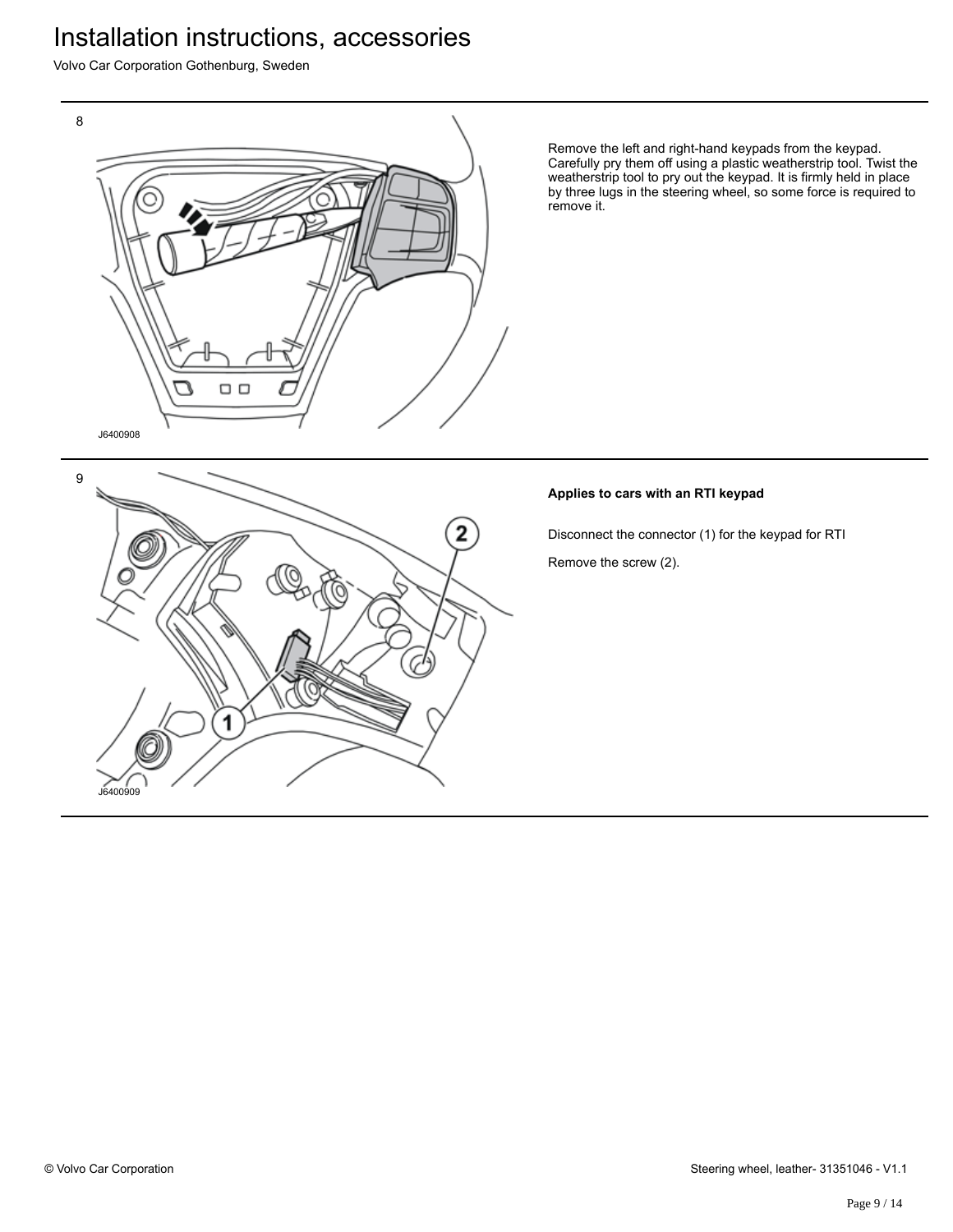Volvo Car Corporation Gothenburg, Sweden



### **Applies to cars with an RTI keypad**

Pry up the keypad at the front edge and unhook it from the steering wheel at the rear edge

Pull the cable out of the steering wheel.

### **Applies to all models**

Pull out the wiring from the keypads from the channels in the bottom of the steering wheel. Transfer the wiring with the keypads to the new steering wheel.

11

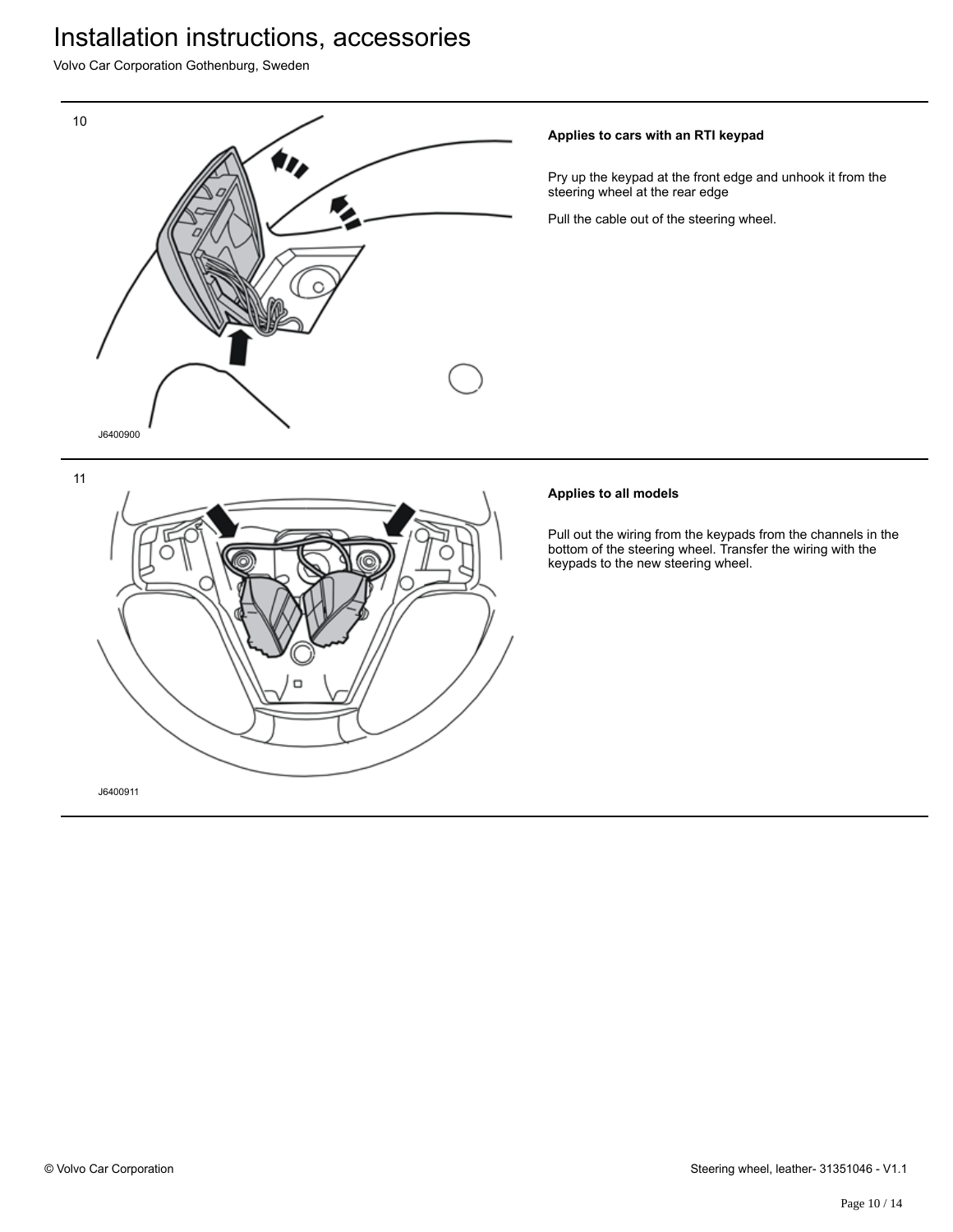Volvo Car Corporation Gothenburg, Sweden



### **Applies to cars with vibration dampers**

Remove the screw and the vibration damper from the steering wheel. Transfer to the new steering wheel.

### **Applies to cars with an RTI keypad**

Remove the cover on the reverse of the right-hand spoke on the new steering wheel.

13



J6400902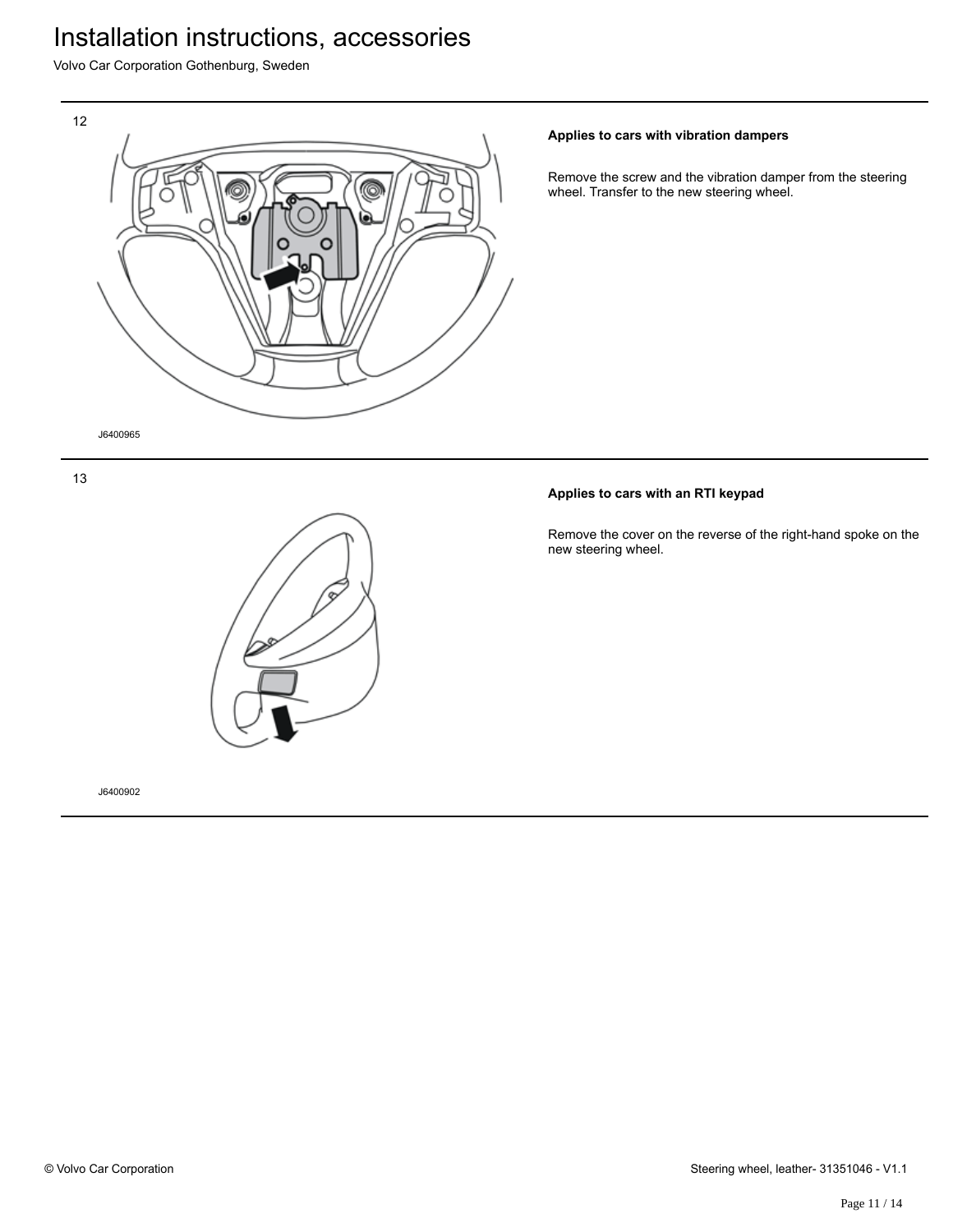Volvo Car Corporation Gothenburg, Sweden



15 Ο ∍ J6400912

### **Applies to cars with an RTI keypad**

Insert the RTI wiring into the reverse of the spokes and route them into the steering wheel

Reinstall the keypad on the reverse of the spokes. Tighten using the screw.

#### **Applies to all models**

Press the keypads into the steering wheel.

#### **Note!**

Ensure that the wiring routed under the keypads is not trapped when they are pressed into position.

Position the wiring for the keypads (including RTI) in the grooves in the bottom of the steering wheel

Tighten the ground lead (1).

Check that the three springs underneath the horn are in position

Reinstall the horn in the steering wheel

Install the three screws (1) in the horn. Tighten the screws crosswise. Tighten to  $8 + 2$  Nm (6 ± 1.5 lbf.ft.).

#### **Note!**

The screws are self tapping which may mean that it is difficult to screw in.

Check the function of the horn by pressing the horn around its entire circumference. A metallic noise should be heard when the three contact points come into contact

Reconnect the connector (2) for the keypads in the horn

Reinstall the cable terminal (3) for the horn.

#### **Installing the new steering wheel**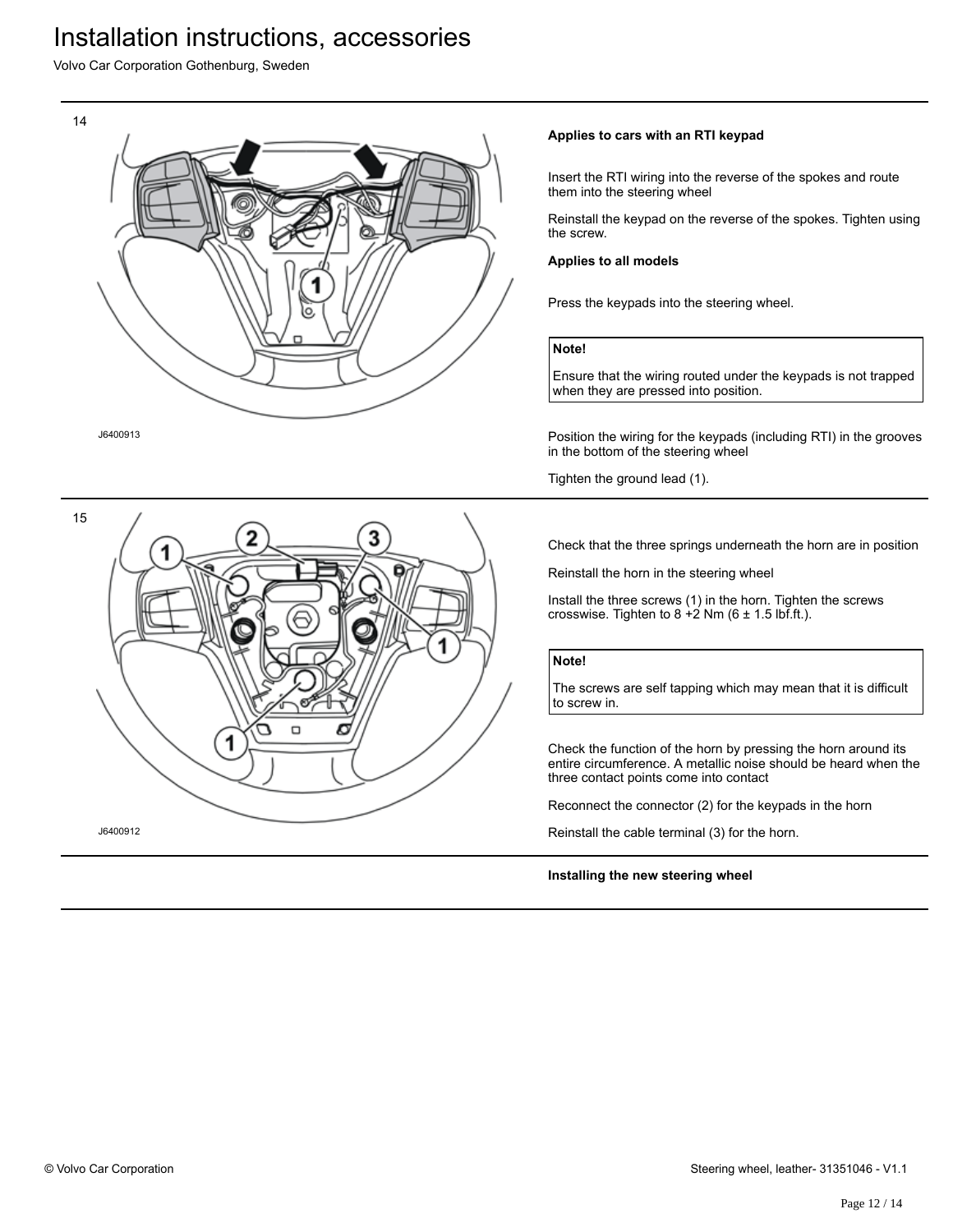Volvo Car Corporation Gothenburg, Sweden



### **Installing the new steering wheel**

Insert the wiring through the hole in the new steering wheel

Carefully install the new steering wheel by holding it straight and aligning the locating pins (1) on the contact reel. Route the ignition wiring for the airbag through holder (2)

Remove the screw (3) from the contact reel and reinstall the screw in the holder. See point 6

Install the new screw (4). Tighten to 40 Nm (30 lbf.ft.)

Connect the connector (5).

Check that the two springs (1) are in position

Press the two connectors for the ignition cables for the airbag into the steering wheel module

Insert the two pins on the reverse of the steering wheel module in the two springs. Ensure that the ignition cables are not trapped

Press the steering wheel module into the mountings. (Two clicks should be heard.).

17



J6400898